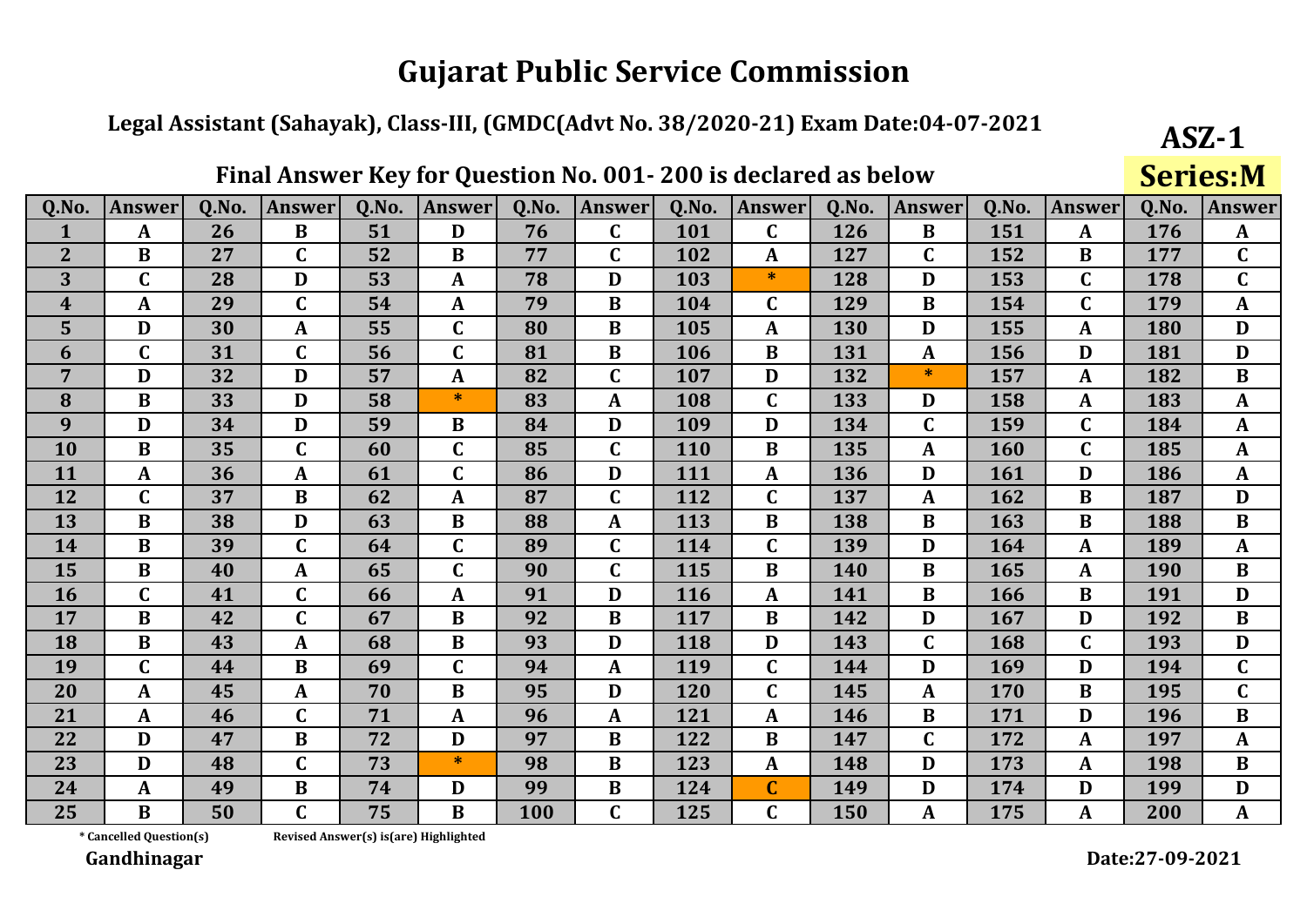#### Legal Assistant (Sahayak), Class-III, (GMDC(Advt No. 38/2020-21) Exam Date:04-07-2021

|                  |                  |       | 1 11111 11113WC1 | $\mathbf{IV}$ | 1VI           | <b>Zucation</b> | <u>vvi</u>    | 20013      | uccial cu as below |       |               |       |               |       | <u>JCI ICJIH</u> |
|------------------|------------------|-------|------------------|---------------|---------------|-----------------|---------------|------------|--------------------|-------|---------------|-------|---------------|-------|------------------|
| Q.No.            | <b>Answer</b>    | Q.No. | <b>Answer</b>    | Q.No.         | <b>Answer</b> | Q.No.           | <b>Answer</b> | Q.No.      | <b>Answer</b>      | Q.No. | <b>Answer</b> | Q.No. | <b>Answer</b> | Q.No. | <b>Answer</b>    |
| $\mathbf{1}$     | $\bf{B}$         | 26    | $\mathbf C$      | 51            | D             | 76              | A             | 101        | B                  | 126   | B             | 151   | D             | 176   | D                |
| $\overline{2}$   | $\mathbf C$      | 27    | D                | 52            | $\bf{B}$      | 77              | $\bf{B}$      | 102        | D                  | 127   | D             | 152   | B             | 177   | $\mathbf{A}$     |
| 3                | $\mathbf{A}$     | 28    | B                | 53            | A             | 78              | D             | 103        | $\mathbf C$        | 128   | $\mathbf C$   | 153   | D             | 178   | $\mathbf{A}$     |
| $\boldsymbol{4}$ | D                | 29    | D                | 54            | $\mathbf{A}$  | 79              | $\mathbf C$   | 104        | D                  | 129   | D             | 154   | $\mathbf C$   | 179   | $\mathbf C$      |
| 5                | $\mathbf C$      | 30    | $\bf{B}$         | 55            | $\mathbf C$   | 80              | $\mathbf{A}$  | 105        | A                  | 130   | $\bf{B}$      | 155   | $\mathbf C$   | 180   | $\mathbf C$      |
| 6                | D                | 31    | $\mathbf A$      | 56            | $\mathbf C$   | 81              | $\mathbf C$   | 106        | $\bf{B}$           | 131   | A             | 156   | $\bf{B}$      | 181   | D                |
| 7                | $\mathbf C$      | 32    | $\mathbf C$      | 57            | $\mathbf{A}$  | 82              | A             | 107        | $\mathbf C$        | 132   | B             | 157   | A             | 182   | $\mathbf{A}$     |
| 8                | A                | 33    | $\bf{B}$         | 58            | $\ast$        | 83              | $\bf{B}$      | 108        | D                  | 133   | A             | 158   | B             | 183   | $\mathbf{A}$     |
| 9                | $\mathbf C$      | 34    | $\bf{B}$         | 59            | $\bf{B}$      | 84              | $\mathbf C$   | 109        | D                  | 134   | $\mathbf C$   | 159   | D             | 184   | D                |
| 10               | $\mathbf C$      | 35    | $\bf{B}$         | 60            | $\mathbf C$   | 85              | $\mathbf C$   | <b>110</b> | A                  | 135   | $\mathbf C$   | 160   | A             | 185   | A                |
| 11               | D                | 36    | $\mathbf C$      | 61            | $\mathbf{A}$  | 86              | A             | 111        | A                  | 136   | $\bf{B}$      | 161   | D             | 186   | $\mathbf{A}$     |
| 12               | $\bf{B}$         | 37    | $\bf{B}$         | 62            | D             | 87              | $\bf{B}$      | 112        | $\mathbf C$        | 137   | C             | 162   | $\bf{B}$      | 187   | $\mathbf C$      |
| 13               | D                | 38    | $\bf{B}$         | 63            | D             | 88              | B             | 113        | B                  | 138   | D             | 163   | $\bf{B}$      | 188   | $\mathbf C$      |
| 14               | $\boldsymbol{A}$ | 39    | $\mathbf C$      | 64            | $\mathbf{A}$  | 89              | $\mathbf C$   | 114        | $\mathbf C$        | 139   | $\bf{B}$      | 164   | A             | 189   | $\mathbf{A}$     |
| 15               | D                | 40    | $\mathbf{A}$     | 65            | $\bf{B}$      | 90              | $\bf{B}$      | 115        | $\bf{B}$           | 140   | D             | 165   | $\mathbf{A}$  | 190   | D                |
| <b>16</b>        | A                | 41    | $\mathbf C$      | 66            | $\bf{B}$      | 91              | A             | <b>116</b> | A                  | 141   | A             | 166   | B             | 191   | D                |
| 17               | $\bf{B}$         | 42    | $\mathbf C$      | 67            | $\mathbf C$   | 92              | D             | 117        | B                  | 142   | $\ast$        | 167   | D             | 192   | $\bf{B}$         |
| 18               | $\bf{B}$         | 43    | $\mathbf A$      | 68            | D             | 93              | $\ast$        | 118        | D                  | 143   | D             | 168   | $\mathbf C$   | 193   | $\mathbf{A}$     |
| 19               | $\bf{B}$         | 44    | $\bf{B}$         | 69            | $\mathbf C$   | 94              | D             | 119        | $\mathbf C$        | 144   | C             | 169   | D             | 194   | $\mathbf{A}$     |
| 20               | $\mathbf C$      | 45    | $\mathbf{A}$     | 70            | $\mathbf{A}$  | 95              | $\bf{B}$      | 120        | $\mathbf C$        | 145   | A             | 170   | $\bf{B}$      | 195   | $\mathbf A$      |
| 21               | $\boldsymbol{A}$ | 46    | $\mathbf C$      | 71            | $\mathbf C$   | 96              | $\mathbf C$   | 121        | $\mathbf C$        | 146   | D             | 171   | A             | 196   | $\mathbf{A}$     |
| 22               | $\bf{B}$         | 47    | $\bf{B}$         | 72            | D             | 97              | $\mathbf C$   | 122        | $\mathbf{A}$       | 147   | A             | 172   | B             | 197   | D                |
| 23               | $\mathbf C$      | 48    | $\mathbf C$      | 73            | D             | 98              | D             | 123        | $\ast$             | 148   | $\bf{B}$      | 173   | $\mathbf C$   | 198   | $\bf{B}$         |
| 24               | $\mathbf A$      | 49    | $\bf{B}$         | 74            | D             | 99              | B             | 124        | $\mathbf C$        | 149   | D             | 174   | $\mathbf C$   | 199   | $\mathbf A$      |
| 25               | D                | 50    | $\mathbf C$      | 75            | $\mathbf C$   | 100             | B             | 125        | A                  | 150   | B             | 175   | A             | 200   | B                |

Final Answer Key for Question No. 001. 200 is declared as helow

\* Cancelled Question(s)

Revised Answer(s) is(are) Highlighted

Gandhinagar

 $ASZ-1$ 

 $Conior<sub>0</sub>$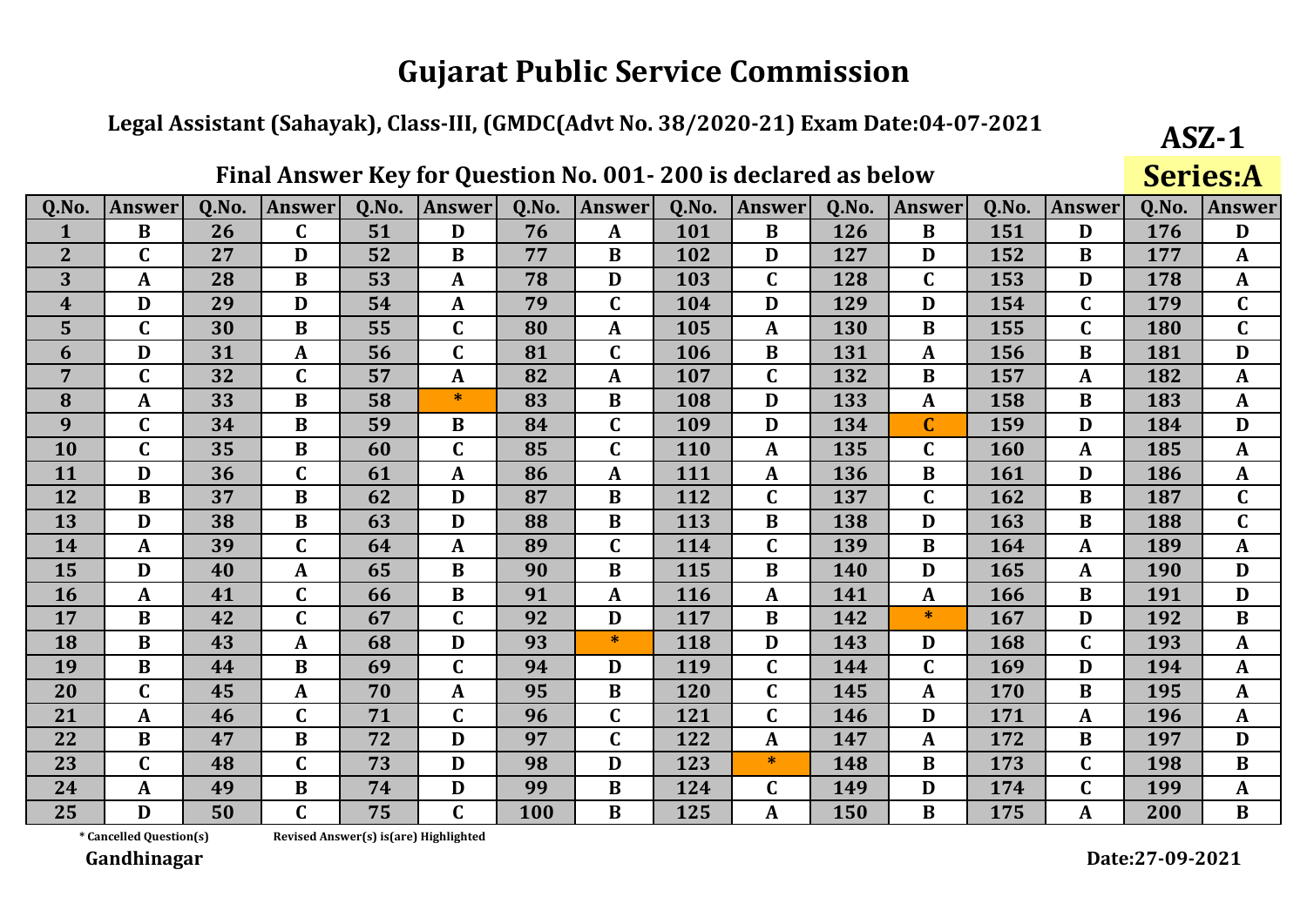#### Legal Assistant (Sahayak), Class-III, (GMDC(Advt No. 38/2020-21) Exam Date:04-07-2021

|                  |               |       |              |       | Thial Allowel INCy TOT QUESTION NO. OUT- 200 IS UCCIALED AS DEIUW |       |              |       |               |       |               |       |                  |       | <b>PELIC9.D</b> |
|------------------|---------------|-------|--------------|-------|-------------------------------------------------------------------|-------|--------------|-------|---------------|-------|---------------|-------|------------------|-------|-----------------|
| Q.No.            | <b>Answer</b> | Q.No. | Answer       | Q.No. | <b>Answer</b>                                                     | Q.No. | Answer       | Q.No. | <b>Answer</b> | Q.No. | <b>Answer</b> | Q.No. | Answer           | Q.No. | Answer          |
|                  | $\mathbf C$   | 26    | $\bf{B}$     | 51    | A                                                                 | 76    | A            | 101   | A             | 126   | D             | 151   | D                | 176   | $\mathbf{A}$    |
| $\overline{2}$   | A             | 27    | $\mathbf C$  | 52    | $\mathbf C$                                                       | 77    | $\bf{B}$     | 102   | $\bf{B}$      | 127   | A             | 152   | A                | 177   | $\mathbf{D}$    |
| 3                | $\bf{B}$      | 28    | $\mathbf D$  | 53    | $\bf{B}$                                                          | 78    | $\bf{B}$     | 103   | $\mathbf{A}$  | 128   | $\bf{B}$      | 153   | $\mathbf{A}$     | 178   | $\bf{B}$        |
| $\boldsymbol{4}$ | $\mathbf C$   | 29    | $\mathbf C$  | 54    | $\bf{B}$                                                          | 79    | $\bf{B}$     | 104   | $\mathbf C$   | 129   | D             | 154   | D                | 179   | $\mathbf{A}$    |
| 5                | $\mathbf C$   | 30    | A            | 55    | $\bf{B}$                                                          | 80    | C            | 105   | $\mathbf C$   | 130   | $\bf{B}$      | 155   | $\mathbf{A}$     | 180   | $\bf{B}$        |
| 6                | A             | 31    | $\mathbf C$  | 56    | $\mathbf C$                                                       | 81    | $\mathbf C$  | 106   | B             | 131   | $\mathbf{A}$  | 156   | $\mathbf{A}$     | 181   | D               |
| $\overline{7}$   | $\bf{B}$      | 32    | D            | 57    | $\, {\bf B}$                                                      | 82    | $\mathbf C$  | 107   | $\mathbf C$   | 132   | $\mathbf C$   | 157   | $\mathbf C$      | 182   | $\bf{B}$        |
| 8                | $\bf{B}$      | 33    | D            | 58    | $\mathbf B$                                                       | 83    | $\mathbf{A}$ | 108   | D             | 133   | $\bf{B}$      | 158   | $\mathbf C$      | 183   | $\bf{B}$        |
| 9                | $\mathbf C$   | 34    | D            | 59    | $\mathbf C$                                                       | 84    | $\bf{B}$     | 109   | $\bf{B}$      | 134   | $\mathbf C$   | 159   | $\boldsymbol{A}$ | 184   | $\mathbf{A}$    |
| 10               | $\bf{B}$      | 35    | $\mathbf C$  | 60    | $\boldsymbol{A}$                                                  | 85    | $\mathbf A$  | 110   | D             | 135   | $\bf{B}$      | 160   | D                | 185   | $\mathbf{A}$    |
| 11               | $\mathbf{A}$  | 36    | $\mathbf{A}$ | 61    | $\bf{B}$                                                          | 86    | C            | 111   | $\mathbf C$   | 136   | $\mathbf{A}$  | 161   | $\mathbf{A}$     | 186   | $\bf{B}$        |
| 12               | D             | 37    | $\bf{B}$     | 62    | $\mathbf C$                                                       | 87    | $\bf{B}$     | 112   | A             | 137   | $\bf{B}$      | 162   | $\bf{B}$         | 187   | D               |
| 13               | $\ast$        | 38    | D            | 63    | $\boldsymbol{A}$                                                  | 88    | $\mathbf C$  | 113   | $\ast$        | 138   | D             | 163   | $\mathbf C$      | 188   | $\mathbf C$     |
| 14               | D             | 39    | $\mathbf C$  | 64    | D                                                                 | 89    | $\bf{B}$     | 114   | $\mathbf C$   | 139   | $\mathbf C$   | 164   | $\mathbf C$      | 189   | D               |
| 15               | $\bf{B}$      | 40    | $\mathbf{A}$ | 65    | $\mathbf C$                                                       | 90    | $\mathbf C$  | 115   | $\mathbf{A}$  | 140   | $\mathbf C$   | 165   | $\mathbf{A}$     | 190   | $\bf{B}$        |
| 16               | $\mathbf C$   | 41    | $\mathbf A$  | 66    | D                                                                 | 91    | D            | 116   | $\bf{B}$      | 141   | $\bf{B}$      | 166   | D                | 191   | D               |
| 17               | $\mathbf C$   | 42    | B            | 67    | $\mathbf C$                                                       | 92    | B            | 117   | D             | 142   | D             | 167   | $\mathbf{A}$     | 192   | $\bf{B}$        |
| 18               | D             | 43    | $\mathbf C$  | 68    | A                                                                 | 93    | $\mathbf A$  | 118   | $\mathbf C$   | 143   | $\mathbf C$   | 168   | $\mathbf{A}$     | 193   | D               |
| 19               | $\bf{B}$      | 44    | A            | 69    | $\mathbf C$                                                       | 94    | $\mathbf{A}$ | 119   | D             | 144   | D             | 169   | $\mathbf C$      | 194   | $\overline{C}$  |
| 20               | $\bf{B}$      | 45    | D            | 70    | $\mathbf C$                                                       | 95    | $\mathbf C$  | 120   | $\bf{B}$      | 145   | A             | 170   | $\mathbf C$      | 195   | $\mathbf C$     |
| 21               | $\mathbf A$   | 46    | $\mathbf C$  | 71    | D                                                                 | 96    | $\mathbf C$  | 121   | $\mathbf{A}$  | 146   | $\bf{B}$      | 171   | D                | 196   | $\bf{B}$        |
| 22               | D             | 47    | D            | 72    | $\bf{B}$                                                          | 97    | $\mathbf A$  | 122   | $\ast$        | 147   | $\mathbf C$   | 172   | $\bf{B}$         | 197   | $\mathbf{A}$    |
| 23               | D             | 48    | $\bf{B}$     | 73    | D                                                                 | 98    | $\ast$       | 123   | D             | 148   | D             | 173   | $\mathbf{A}$     | 198   | $\bf{B}$        |
| 24               | $\mathbf{A}$  | 49    | D            | 74    | $\mathbf{A}$                                                      | 99    | $\bf{B}$     | 124   | $\mathbf C$   | 149   | D             | 174   | $\boldsymbol{A}$ | 199   | D               |
| 25               | B             | 50    | $\bf{B}$     | 75    | D                                                                 | 100   | C            | 125   | A             | 150   |               | 175   | A                | 200   | A               |

Final Answer Key for Question No. 001. 200 is declared as helow

\* Cancelled Question(s)

Revised Answer(s) is(are) Highlighted

Gandhinagar

Date:27-09-2021

 $ASZ-1$ 

 $C<sub>orior</sub> D$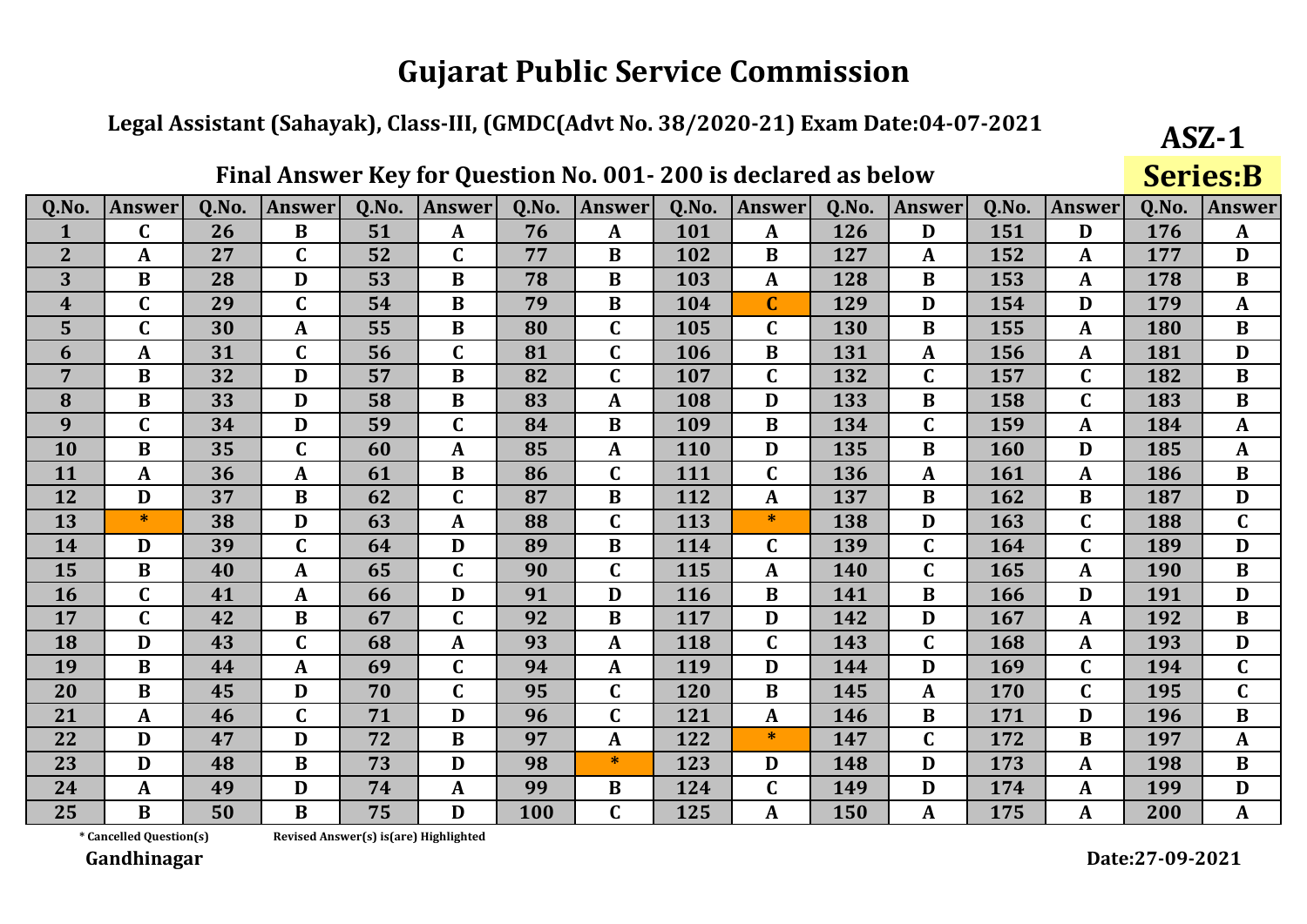#### Legal Assistant (Sahayak), Class-III, (GMDC(Advt No. 38/2020-21) Exam Date:04-07-2021

|                  |               |       | <u>THUI THISWCI</u> | $\mathbf{IV}$ | 1VI.             | <b>Question</b> | <u>vvi</u>    | 20013      | uccial cu as below |       |               |            |                  |       | <b>DETICO'L</b> |
|------------------|---------------|-------|---------------------|---------------|------------------|-----------------|---------------|------------|--------------------|-------|---------------|------------|------------------|-------|-----------------|
| Q.No.            | <b>Answer</b> | Q.No. | Answer              | Q.No.         | <b>Answer</b>    | 0.No.           | <b>Answer</b> | Q.No.      | <b>Answer</b>      | Q.No. | <b>Answer</b> | Q.No.      | <b>Answer</b>    | Q.No. | <b>Answer</b>   |
|                  | $\mathbf C$   | 26    | A                   | 51            | $\mathbf C$      | 76              | $\mathbf C$   | 101        | $\mathbf{A}$       | 126   | A             | 151        | D                | 176   | $\bf{B}$        |
| $\overline{2}$   | $\mathbf C$   | 27    | $\bf{B}$            | 52            | D                | 77              | $\bf{B}$      | 102        | $\ast$             | 127   | $\bf{B}$      | 152        | $\bf{B}$         | 177   | $\mathbf{D}$    |
| 3                | $\mathbf A$   | 28    | $\bf{B}$            | 53            | D                | 78              | $\bf{B}$      | 103        | D                  | 128   | D             | 153        | A                | 178   | $\mathbf C$     |
| $\boldsymbol{4}$ | $\bf{B}$      | 29    | $\mathbf C$         | 54            | D                | 79              | $\mathbf C$   | 104        | $\mathbf C$        | 129   | $\mathbf C$   | 154        | A                | 179   | D               |
| 5                | $\mathbf A$   | 30    | $\bf{B}$            | 55            | $\mathbf C$      | 80              | $\mathbf A$   | 105        | A                  | 130   | C             | 155        | $\mathbf{A}$     | 180   | $\bf{B}$        |
| 6                | $\mathbf C$   | 31    | A                   | 56            | A                | 81              | $\bf{B}$      | 106        | D                  | 131   | $\mathbf C$   | 156        | $\boldsymbol{A}$ | 181   | $\mathbf{A}$    |
| $\overline{7}$   | $\bf{B}$      | 32    | D                   | 57            | $\bf{B}$         | 82              | $\mathbf C$   | 107        | $\boldsymbol{A}$   | 132   | A             | 157        | D                | 182   | $\bf{B}$        |
| 8                | $\mathbf C$   | 33    | $\ast$              | 58            | D                | 83              | $\mathbf{A}$  | 108        | $\bf{B}$           | 133   | $\ast$        | 158        | $\bf{B}$         | 183   | $\mathbf C$     |
| 9                | $\bf{B}$      | 34    | D                   | 59            | $\mathbf C$      | 84              | D             | 109        | D                  | 134   | $\mathbf C$   | 159        | A                | 184   | $\mathbf C$     |
| 10               | $\mathbf C$   | 35    | B                   | 60            | A                | 85              | $\mathbf C$   | <b>110</b> | B                  | 135   | A             | <b>160</b> | B                | 185   | A               |
| 11               | D             | 36    | $\mathbf C$         | 61            | $\mathbf{A}$     | 86              | D             | 111        | $\bf{B}$           | 136   | B             | 161        | D                | 186   | D               |
| 12               | $\bf{B}$      | 37    | $\mathbf C$         | 62            | $\bf{B}$         | 87              | $\mathbf C$   | 112        | D                  | 137   | D             | 162        | $\bf{B}$         | 187   | A               |
| 13               | A             | 38    | D                   | 63            | $\mathbf C$      | 88              | $\mathbf{A}$  | 113        | $\mathbf C$        | 138   | $\mathbf C$   | 163        | D                | 188   | $\mathbf{A}$    |
| 14               | $\mathbf{A}$  | 39    | $\bf{B}$            | 64            | $\mathbf{A}$     | 89              | $\mathbf C$   | 114        | D                  | 139   | D             | 164        | $\mathbf C$      | 189   | $\mathbf C$     |
| 15               | $\mathbf C$   | 40    | $\bf{B}$            | 65            | D                | 90              | $\mathbf C$   | 115        | $\boldsymbol{A}$   | 140   | B             | 165        | $\mathbf C$      | 190   | $\mathbf C$     |
| 16               | $\mathbf C$   | 41    | A                   | 66            | $\mathbf C$      | 91              | D             | <b>116</b> | B                  | 141   | $\mathbf{A}$  | 166        | $\bf{B}$         | 191   | D               |
| 17               | $\mathbf{A}$  | 42    | D                   | 67            | D                | 92              | $\bf{B}$      | 117        | $\mathbf C$        | 142   | B             | 167        | A                | 192   | $\mathbf{A}$    |
| 18               | $*$           | 43    | D                   | 68            | $\bf{B}$         | 93              | D             | 118        | D                  | 143   | A             | 168        | $\bf{B}$         | 193   | $\mathbf{A}$    |
| 19               | B             | 44    | A                   | 69            | D                | 94              | $\mathbf A$   | 119        | D                  | 144   | $\mathbf C$   | 169        | D                | 194   | D               |
| 20               | $\mathbf C$   | 45    | $\bf{B}$            | 70            | $\mathbf{B}$     | 95              | D             | 120        | $\mathbf{A}$       | 145   | $\mathbf C$   | 170        | A                | 195   | $\mathbf{A}$    |
| 21               | $\mathbf C$   | 46    | $\bf{B}$            | 71            | $\boldsymbol{A}$ | 96              | $\mathbf{A}$  | 121        | $\boldsymbol{A}$   | 146   | $\bf{B}$      | 171        | D                | 196   | $\mathbf{A}$    |
| 22               | $\mathbf{A}$  | 47    | $\mathbf C$         | 72            | $\mathbf C$      | 97              | $\bf{B}$      | 122        | $\mathbf C$        | 147   | C             | 172        | B                | 197   | $\mathbf C$     |
| 23               | $\bf{B}$      | 48    | D                   | 73            | $\bf{B}$         | 98              | $\bf{B}$      | 123        | $\bf{B}$           | 148   | D             | 173        | $\bf{B}$         | 198   | $\mathbf C$     |
| 24               | $\mathbf C$   | 49    | $\mathbf C$         | 74            | $\bf{B}$         | 99              | B             | 124        | $\mathbf C$        | 149   | B             | 174        | A                | 199   | A               |
| 25               | C             | 50    | A                   | 75            | B                | 100             | C             | 125        | B                  | 150   | D             | 175        | A                | 200   | D               |

Final Answer Key for Question No. 001-200 is declared as helow

\* Cancelled Question(s)

Revised Answer(s) is(are) Highlighted

Gandhinagar

 $ASZ-1$ 

 $CariacC$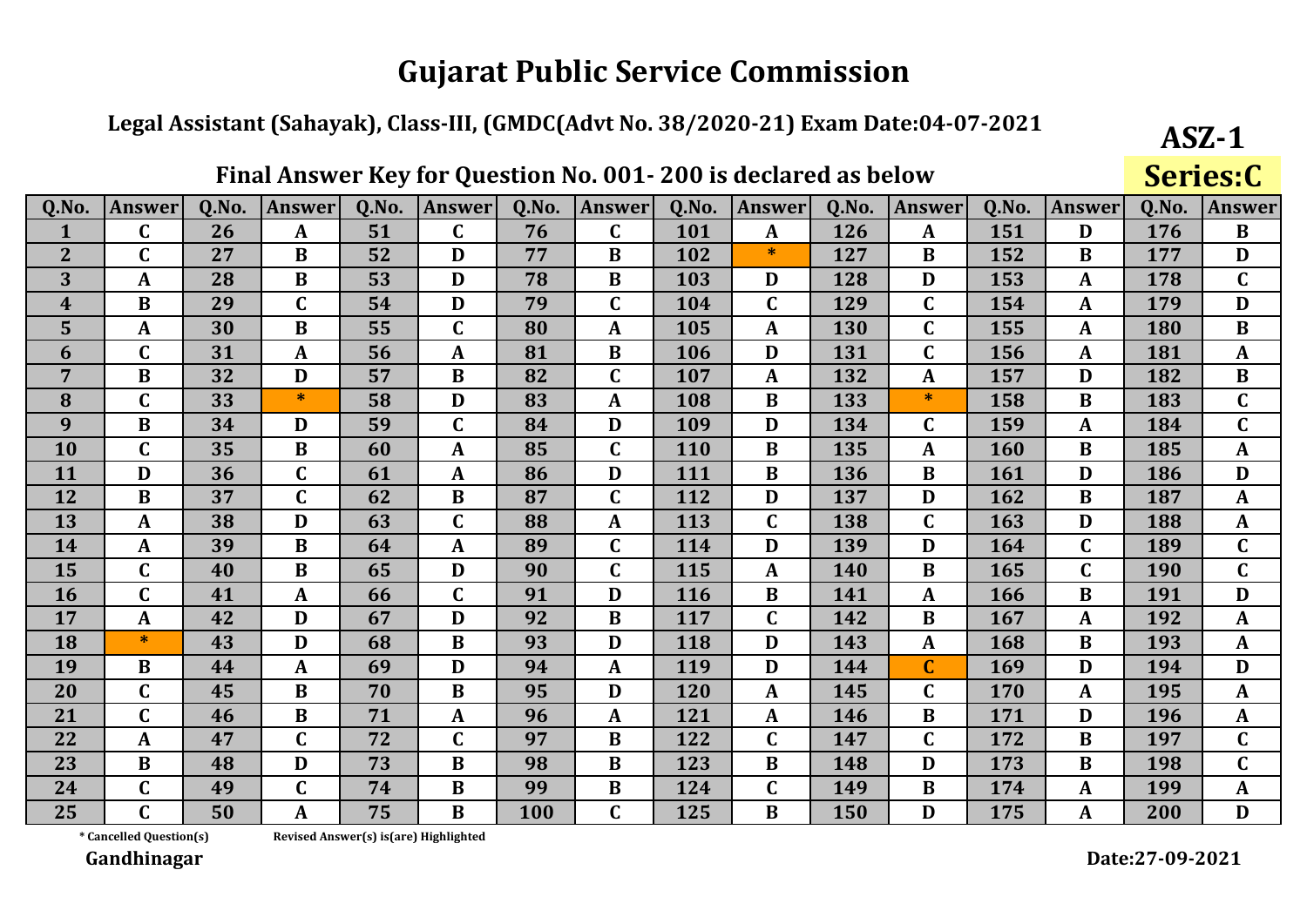#### Legal Assistant (Sahayak), Class-III, (GMDC(Advt No. 38/2020-21) Exam Date:04-07-2021

|                  |               |       | 1 11111 11111 11 U | $\mathbf{IV}$ | 1VI.<br><b>Zucher</b> |       |              |            | tiul cu          | <b>UP DEIGHT</b> |               |       |                  |       | JLILJID       |
|------------------|---------------|-------|--------------------|---------------|-----------------------|-------|--------------|------------|------------------|------------------|---------------|-------|------------------|-------|---------------|
| Q.No.            | <b>Answer</b> | Q.No. | <b>Answer</b>      | Q.No.         | <b>Answer</b>         | 0.No. | Answer       | Q.No.      | <b>Answer</b>    | Q.No.            | <b>Answer</b> | Q.No. | <b>Answer</b>    | Q.No. | <b>Answer</b> |
|                  | A             | 26    | D                  | 51            | $\mathbf{A}$          | 76    | $\mathbf C$  | 101        | $\mathbf{A}$     | 126              | B             | 151   | D                | 176   | $\mathbf{A}$  |
| $\overline{2}$   | D             | 27    | $\mathbf C$        | 52            | D                     | 77    | $\mathbf{A}$ | 102        | $\mathbf C$      | 127              | $\mathbf C$   | 152   | B                | 177   | $\mathbf C$   |
| 3                | D             | 28    | A                  | 53            | $\ast$                | 78    | $\ast$       | 103        | B                | 128              | D             | 153   | B                | 178   | $\mathbf C$   |
| $\boldsymbol{4}$ | $\mathbf{A}$  | 29    | $\mathbf C$        | 54            | D                     | 79    | B            | 104        | $\mathbf C$      | 129              | B             | 154   | A                | 179   | $\mathbf{A}$  |
| 5                | $\bf{B}$      | 30    | $\mathbf C$        | 55            | $\bf{B}$              | 80    | $\mathbf C$  | 105        | $\bf{B}$         | 130              | D             | 155   | A                | 180   | D             |
| 6                | $\mathbf{B}$  | 31    | D                  | 56            | $\mathbf C$           | 81    | $\mathbf{A}$ | 106        | $\mathbf{A}$     | 131              | $\bf{B}$      | 156   | $\bf{B}$         | 181   | $\mathbf{D}$  |
| $\overline{7}$   | $\mathbf C$   | 32    | $\bf{B}$           | 57            | $\mathbf C$           | 82    | $\bf{B}$     | 107        | $\bf{B}$         | 132              | D             | 157   | D                | 182   | $\bf{B}$      |
| 8                | D             | 33    | D                  | 58            | D                     | 83    | $\mathbf C$  | 108        | D                | 133              | $\mathbf C$   | 158   | $\mathbf C$      | 183   | $\mathbf{D}$  |
| 9                | $\mathbf C$   | 34    | $\mathbf A$        | 59            | $\bf{B}$              | 84    | A            | 109        | $\mathbf C$      | 134              | D             | 159   | D                | 184   | $\mathbf C$   |
| 10               | A             | 35    | D                  | 60            | B                     | 85    | D            | <b>110</b> | $\mathbf C$      | 135              | A             | 160   | B                | 185   | $\mathbf C$   |
| 11               | $\mathbf C$   | 36    | A                  | 61            | $\mathbf C$           | 86    | $\mathbf C$  | 111        | A                | 136              | $\bf{B}$      | 161   | D                | 186   | $\bf{B}$      |
| 12               | D             | 37    | $\bf{B}$           | 62            | $\mathbf C$           | 87    | D            | 112        | $\ast$           | 137              | $\mathbf C$   | 162   | $\bf{B}$         | 187   | A             |
| 13               | D             | 38    | $\bf{B}$           | 63            | $\boldsymbol{A}$      | 88    | B            | 113        | D                | 138              | D             | 163   | $\mathbf{A}$     | 188   | $\bf{B}$      |
| 14               | D             | 39    | $\bf{B}$           | 64            | $\mathbf B$           | 89    | D            | 114        | $\mathbf C$      | 139              | D             | 164   | $\boldsymbol{A}$ | 189   | D             |
| 15               | $\mathbf C$   | 40    | $\mathbf C$        | 65            | $\boldsymbol{A}$      | 90    | $\bf{B}$     | 115        | $\boldsymbol{A}$ | 140              | $\mathbf{A}$  | 165   | $\mathbf A$      | 190   | $\mathbf{A}$  |
| 16               | A             | 41    | $\mathbf C$        | 66            | $\mathbf C$           | 91    | A            | 116        | D                | 141              | $\mathbf C$   | 166   | $\boldsymbol{A}$ | 191   | $\mathbf{A}$  |
| 17               | $\bf{B}$      | 42    | A                  | 67            | $\bf{B}$              | 92    | $\mathbf C$  | 117        | A                | 142              | A             | 167   | D                | 192   | $\bf{B}$      |
| 18               | D             | 43    | $\bf{B}$           | 68            | $\mathbf C$           | 93    | $\bf{B}$     | 118        | $\bf{B}$         | 143              | *             | 168   | $\bf{B}$         | 193   | $\mathbf C$   |
| 19               | $\mathbf C$   | 44    | $\mathbf C$        | 69            | $\bf{B}$              | 94    | $\bf{B}$     | 119        | D                | 144              | C             | 169   | A                | 194   | $\mathbf C$   |
| 20               | $\mathbf A$   | 45    | $\mathbf C$        | 70            | $\mathbf C$           | 95    | $\bf{B}$     | 120        | $\bf{B}$         | 145              | A             | 170   | $\bf{B}$         | 195   | $\mathbf{A}$  |
| 21               | $\bf{B}$      | 46    | $\mathbf{A}$       | 71            | D                     | 96    | $\mathbf C$  | 121        | $\boldsymbol{A}$ | 146              | $\bf{B}$      | 171   | D                | 196   | D             |
| 22               | $\mathbf C$   | 47    | $\bf{B}$           | 72            | $\bf{B}$              | 97    | $\bf{B}$     | 122        | $\bf{B}$         | 147              | D             | 172   | A                | 197   | $\mathbf{A}$  |
| 23               | A             | 48    | $\bf{B}$           | 73            | A                     | 98    | $\bf{B}$     | 123        | A                | 148              | C             | 173   | $\boldsymbol{A}$ | 198   | A             |
| 24               | D             | 49    | $\mathbf C$        | 74            | $\boldsymbol{A}$      | 99    | $\mathbf C$  | 124        | $\mathbf C$      | 149              | D             | 174   | D                | 199   | $\mathbf{C}$  |
| 25               | $\mathbf{r}$  | 50    | B                  | 75            | $\mathbf{C}$          | 100   | A            | 125        | $\mathbf C$      | 150              | B             | 175   | A                | 200   | $\mathbf{C}$  |

Final Answer Key for Question No. 001-200 is declared as helow

\* Cancelled Question(s)

 $ASZ-1$ 

 $Cariac.D$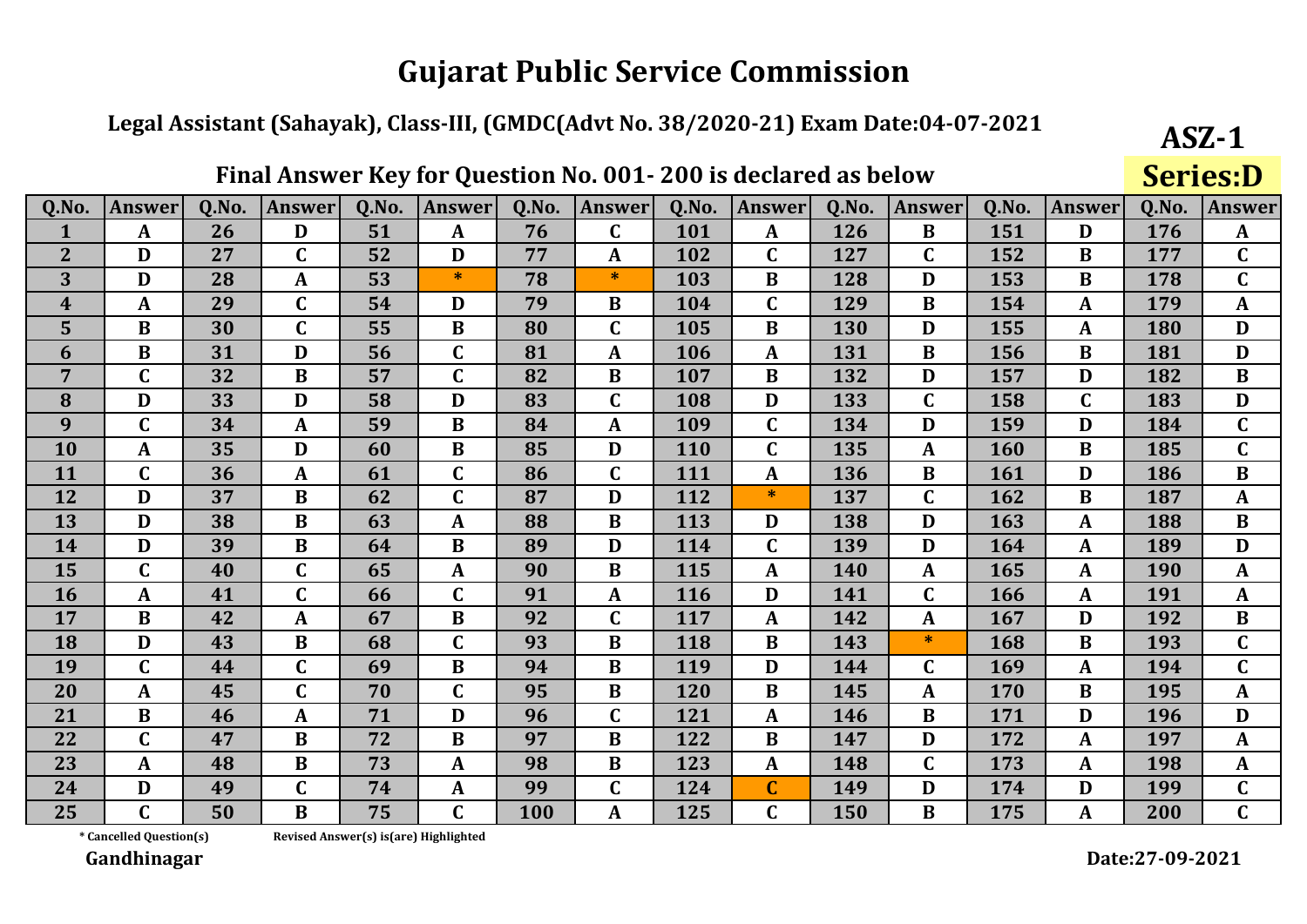#### Legal Assistant (Sahayak), Class-III, (GMDC(Advt No. 38/2020-21) Exam Date:04-07-2021

|                         |               |       |              |       |               |       | Final Answer Key for Question No. 001-200 is declared as below |       |                  |       |                  |       |                  |       | <b>Series:M</b> |
|-------------------------|---------------|-------|--------------|-------|---------------|-------|----------------------------------------------------------------|-------|------------------|-------|------------------|-------|------------------|-------|-----------------|
| Q.No.                   | <b>Answer</b> | Q.No. | Answer       | Q.No. | <b>Answer</b> | Q.No. | <b>Answer</b>                                                  | Q.No. | <b>Answer</b>    | Q.No. | Answer           | Q.No. | <b>Answer</b>    | Q.No. | <b>Answer</b>   |
| $\mathbf{1}$            | $\mathbf C$   | 26    | A            | 51    | $\mathbf C$   | 76    | $\mathbf C$                                                    | 101   | B                | 126   | $\boldsymbol{A}$ | 151   | D                | 176   | $\mathbf{A}$    |
| $\overline{2}$          | D             | 27    | $\bf{B}$     | 52    | D             | 77    | D                                                              | 102   | B                | 127   | $\mathbf{A}$     | 152   | A                | 177   | A               |
| 3                       | B             | 28    | $\mathbf C$  | 53    | D             | 78    | $\mathbf{A}$                                                   | 103   | $\mathbf C$      | 128   | B                | 153   | $\bf{B}$         | 178   | A               |
| $\overline{\mathbf{4}}$ | $\bf{B}$      | 29    | D            | 54    | $\mathbf C$   | 79    | D                                                              | 104   | $\boldsymbol{A}$ | 129   | $\mathbf C$      | 154   | $\mathbf{A}$     | 179   | $\mathbf{A}$    |
| $\overline{5}$          | D             | 30    | $\bf{B}$     | 55    | D             | 80    | $\mathbf C$                                                    | 105   | $\mathbf C$      | 130   | $\boldsymbol{A}$ | 155   | $\bf{B}$         | 180   | $\mathbf C$     |
| 6                       | D             | 31    | D            | 56    | $\mathbf C$   | 81    | $\mathbf C$                                                    | 106   | D                | 131   | $\mathbf{A}$     | 156   | $\mathbf C$      | 181   | D               |
| $\overline{7}$          | $\mathbf C$   | 32    | $\mathbf C$  | 57    | $\mathbf C$   | 82    | $\mathbf C$                                                    | 107   | D                | 132   | B                | 157   | $\mathbf C$      | 182   | $\mathbf{A}$    |
| 8                       | $\mathbf C$   | 33    | D            | 58    | $\mathbf C$   | 83    | B                                                              | 108   | D                | 133   | B                | 158   | D                | 183   | A               |
| 9                       | $\mathbf{A}$  | 34    | $\mathbf{A}$ | 59    | D             | 84    | $\bf{B}$                                                       | 109   | $\boldsymbol{A}$ | 134   | $\bf{B}$         | 159   | $\bf{B}$         | 184   | $\bf{B}$        |
| 10                      | $\mathbf C$   | 35    | D            | 60    | $\mathbf C$   | 85    | D                                                              | 110   | $\boldsymbol{A}$ | 135   | D                | 160   | $\boldsymbol{A}$ | 185   | $\mathbf{A}$    |
| <b>11</b>               | D             | 36    | B            | 61    | D             | 86    | $\mathbf{A}$                                                   | 111   | D                | 136   | B                | 161   | A                | 186   | A               |
| 12                      | $\mathbf A$   | 37    | $\mathbf{A}$ | 62    | $\bf{B}$      | 87    | B                                                              | 112   | A                | 137   | D                | 162   | $\mathbf{A}$     | 187   | $\mathbf{A}$    |
| 13                      | $\bf{B}$      | 38    | $\mathbf{A}$ | 63    | $\mathbf C$   | 88    | $\mathbf{A}$                                                   | 113   | B                | 138   | $\bf{B}$         | 163   | $\boldsymbol{A}$ | 188   | $\mathbf C$     |
| 14                      | $\bf{B}$      | 39    | $\bf{B}$     | 64    | $\bf{B}$      | 89    | $\mathbf C$                                                    | 114   | D                | 139   | $\bf{B}$         | 164   | $\mathbf{A}$     | 189   | $\bf{B}$        |
| 15                      | D             | 40    | D            | 65    | $\mathbf C$   | 90    | D                                                              | 115   | D                | 140   | $\mathbf{A}$     | 165   | B                | 190   | D               |
| 16                      | D             | 41    | $\mathbf C$  | 66    | $\bf{B}$      | 91    | D                                                              | 116   | A                | 141   | $\mathbf C$      | 166   | $\mathbf{A}$     | 191   | $\mathbf C$     |
| 17                      | $\mathbf C$   | 42    | D            | 67    | $\mathbf C$   | 92    | $\mathbf C$                                                    | 117   | B                | 142   | $\mathbf{A}$     | 167   | A                | 192   | A               |
| 18                      | $\mathbf C$   | 43    | D            | 68    | $\bf{B}$      | 93    | B                                                              | 118   | $\boldsymbol{A}$ | 143   | $\bf{B}$         | 168   | B                | 193   | $\mathbf{A}$    |
| 19                      | A             | 44    | $\mathbf C$  | 69    | $\mathbf C$   | 94    | D                                                              | 119   | A                | 144   | B                | 169   | A                | 194   | B               |
| 20                      | $\mathbf{A}$  | 45    | $\mathbf C$  | 70    | $\mathbf C$   | 95    | D                                                              | 120   | $\mathbf C$      | 145   | $\mathbf{A}$     | 170   | $\mathbf C$      | 195   | D               |
| 21                      | $\mathbf C$   | 46    | D            | 71    | $\bf{B}$      | 96    | $\mathbf C$                                                    | 121   | $\boldsymbol{A}$ | 146   | A                | 171   | $\bf{B}$         | 196   | D               |
| 22                      | D             | 47    | D            | 72    | D             | 97    | $\bf{B}$                                                       | 122   | B                | 147   | $\mathbf{A}$     | 172   | D                | 197   | $\mathbf{A}$    |
| 23                      | $\mathbf{A}$  | 48    | $\mathbf C$  | 73    | D             | 98    | $\mathbf C$                                                    | 123   | $\boldsymbol{A}$ | 148   | $\bf{B}$         | 173   | D                | 198   | $\mathbf C$     |
| 24                      | $\bf{B}$      | 49    | D            | 74    | D             | 99    | A                                                              | 124   | B                | 149   | A                | 174   | $\mathbf C$      | 199   | A               |
| 25                      | D             | 50    | $\mathbf C$  | 75    | D             | 100   | C                                                              | 125   | A                | 150   | B                | 175   | $\mathbf C$      | 200   | B               |

\* Cancelled Question(s)

Revised Answer(s) is(are) Highlighted

Gandhinagar

 $ASZ-2$ 

**Sariac.M**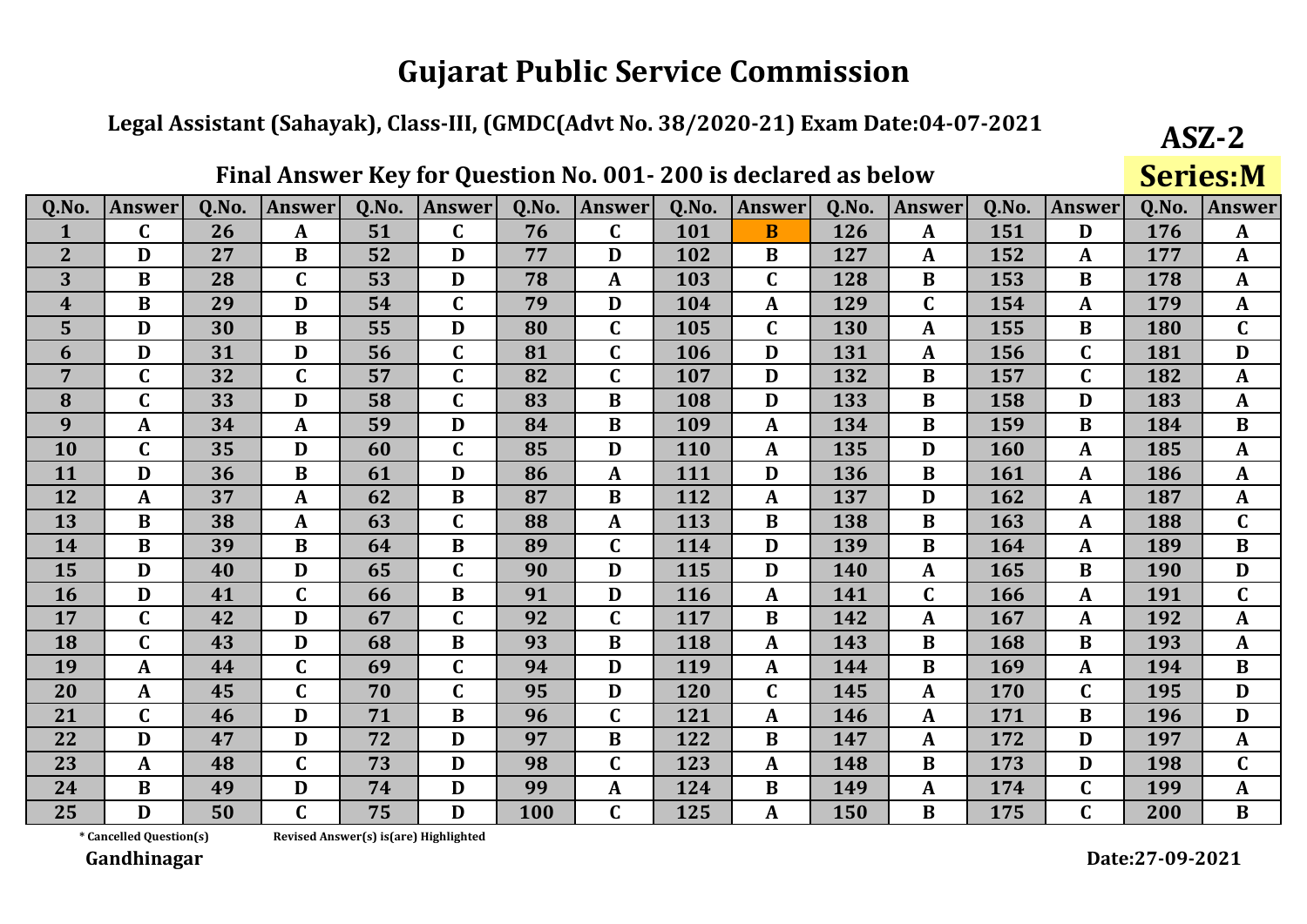#### Legal Assistant (Sahayak), Class-III, (GMDC(Advt No. 38/2020-21) Exam Date:04-07-2021

|                  |               |       | 1 11111 11111 11 U |       | 1VI.<br><b>Zucher</b> |       |                |            | ucciai cu        | <u>UY DEIQ II</u> |               |       |                  |       | <u>Del Iedili</u> |
|------------------|---------------|-------|--------------------|-------|-----------------------|-------|----------------|------------|------------------|-------------------|---------------|-------|------------------|-------|-------------------|
| Q.No.            | <b>Answer</b> | Q.No. | <b>Answer</b>      | Q.No. | <b>Answer</b>         | Q.No. | <b>Answer</b>  | Q.No.      | Answer           | Q.No.             | <b>Answer</b> | Q.No. | <b>Answer</b>    | 0.No. | <b>Answer</b>     |
|                  | C             | 26    | D                  | 51    | $\mathbf C$           | 76    | B              | 101        | D                | 126               | D             | 151   | D                | 176   | $\bf{B}$          |
| $\overline{2}$   | $\mathbf C$   | 27    | $\mathbf C$        | 52    | D                     | 77    | $\mathbf{A}$   | 102        | $\boldsymbol{A}$ | 127               | D             | 152   | A                | 177   | D                 |
| 3                | $\bf{B}$      | 28    | $\mathbf C$        | 53    | D                     | 78    | $\mathbf{A}$   | 103        | A                | 128               | D             | 153   | B                | 178   | $\bf{B}$          |
| $\boldsymbol{4}$ | $\bf{B}$      | 29    | $\mathbf{A}$       | 54    | $\mathbf C$           | 79    | $\bf{B}$       | 104        | B                | 129               | $\mathbf{A}$  | 154   | A                | 179   | $\bf{B}$          |
| 5                | D             | 30    | $\mathbf C$        | 55    | D                     | 80    | D              | 105        | A                | 130               | A             | 155   | $\bf{B}$         | 180   | A                 |
| 6                | A             | 31    | $\mathbf{D}$       | 56    | $\mathbf C$           | 81    | D              | 106        | $\mathbf{A}$     | 131               | D             | 156   | $\mathbf C$      | 181   | $\mathbf{A}$      |
| $\overline{7}$   | B             | 32    | $\mathbf A$        | 57    | $\mathbf C$           | 82    | $\bf{B}$       | 107        | A                | 132               | A             | 157   | $\mathbf C$      | 182   | $\mathbf A$       |
| 8                | $\mathbf{A}$  | 33    | $\bf{B}$           | 58    | $\mathbf C$           | 83    | $\mathbf C$    | 108        | $\mathbf C$      | 133               | $\bf{B}$      | 158   | D                | 183   | $\mathbf{A}$      |
| 9                | $\mathbf C$   | 34    | B                  | 59    | D                     | 84    | B              | 109        | $\bf{B}$         | 134               | D             | 159   | B                | 184   | $\mathbf{A}$      |
| 10               | D             | 35    | D                  | 60    | $\mathbf C$           | 85    | $\mathsf{C}$   | <b>110</b> | D                | 135               | D             | 160   | A                | 185   | $\bf{B}$          |
| 11               | D             | 36    | D                  | 61    | $\mathbf C$           | 86    | $\bf{B}$       | 111        | $\mathbf C$      | 136               | $\mathbf{A}$  | 161   | A                | 186   | $\mathbf{A}$      |
| 12               | $\mathbf C$   | 37    | $\mathbf C$        | 62    | D                     | 87    | $\mathbf C$    | 112        | A                | 137               | B             | 162   | $\bf{B}$         | 187   | $\mathbf{A}$      |
| 13               | B             | 38    | $\mathbf C$        | 63    | A                     | 88    | $\bf{B}$       | 113        | A                | 138               | A             | 163   | $\boldsymbol{A}$ | 188   | $\bf{B}$          |
| 14               | D             | 39    | A                  | 64    | $\bf{B}$              | 89    | $\mathbf C$    | 114        | $\bf{B}$         | 139               | A             | 164   | $\bf{B}$         | 189   | $\mathbf{A}$      |
| 15               | D             | 40    | A                  | 65    | D                     | 90    | $\overline{C}$ | 115        | D                | 140               | $\mathbf C$   | 165   | $\mathbf A$      | 190   | $\mathbf C$       |
| 16               | $\mathbf C$   | 41    | $\mathbf C$        | 66    | A                     | 91    | B              | 116        | D                | 141               | $\mathbf C$   | 166   | $\boldsymbol{A}$ | 191   | B                 |
| 17               | $\bf{B}$      | 42    | D                  | 67    | $\bf{B}$              | 92    | D              | 117        | A                | 142               | A             | 167   | $\mathbf{A}$     | 192   | D                 |
| 18               | $\mathbf C$   | 43    | D                  | 68    | $\mathbf C$           | 93    | D              | 118        | $\mathbf C$      | 143               | $\bf{B}$      | 168   | $\bf{B}$         | 193   | D                 |
| 19               | A             | 44    | $\mathbf C$        | 69    | D                     | 94    | D              | 119        | A                | 144               | B             | 169   | $\mathbf C$      | 194   | $\mathbf C$       |
| 20               | $\mathbf C$   | 45    | $\mathbf C$        | 70    | $\bf{B}$              | 95    | D              | 120        | $\bf{B}$         | 145               | A             | 170   | A                | 195   | $\mathbf C$       |
| 21               | $\mathbf C$   | 46    | D                  | 71    | D                     | 96    | $\mathbf C$    | 121        | $\bf{B}$         | 146               | A             | 171   | $\boldsymbol{A}$ | 196   | $\mathbf{A}$      |
| 22               | D             | 47    | D                  | 72    | $\mathbf C$           | 97    | D              | 122        | $\bf{B}$         | 147               | A             | 172   | B                | 197   | $\mathbf{A}$      |
| 23               | $\bf{B}$      | 48    | $\mathbf C$        | 73    | D                     | 98    | $\mathbf{A}$   | 123        | $\mathbf C$      | 148               | B             | 173   | B                | 198   | A                 |
| 24               | $\bf{B}$      | 49    | D                  | 74    | A                     | 99    | D              | 124        | A                | 149               | A             | 174   | $\bf{B}$         | 199   | $\mathbf A$       |
| 25               | D             | 50    | $\mathbf C$        | 75    | D                     | 100   | C.             | 125        | $\mathbf C$      | 150               | B             | 175   | D                | 200   | $\mathbf{C}$      |

Final Answer Key for Question No. 001-200 is declared as helow

\* Cancelled Question(s)

Revised Answer(s) is(are) Highlighted

Gandhinagar

 $ASZ-2$ 

 $Cariac A$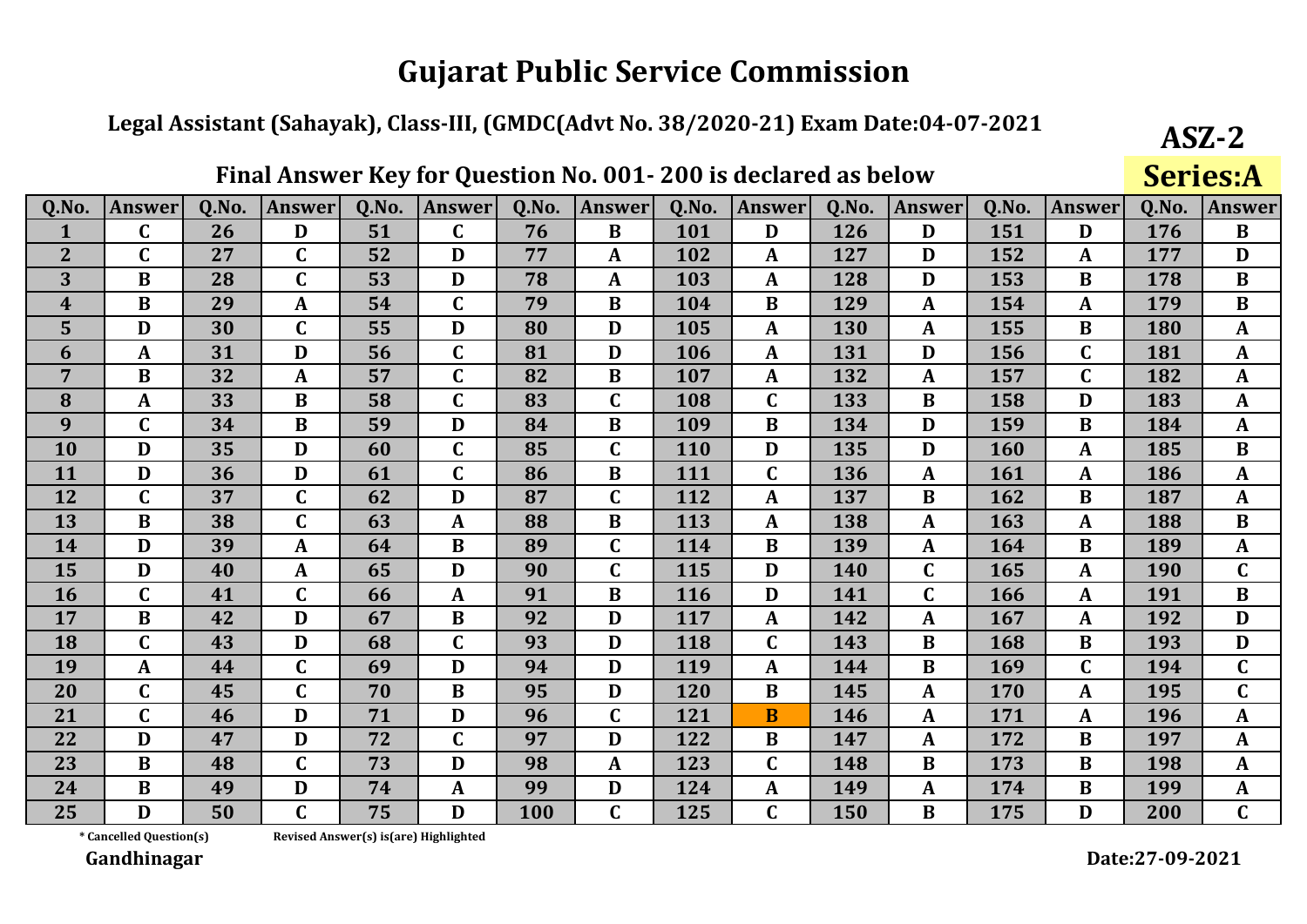#### Legal Assistant (Sahayak), Class-III, (GMDC(Advt No. 38/2020-21) Exam Date:04-07-2021

|                         |               |       | 1 11141 11113WC1 | $\mathbf{IV}$ | <b>TOT GACALION</b> |       | 1101<br><u>vvi</u> | 20015 | <u>UCCIAL CU AJ DUIU II</u> |       |               |       |                         |       | <b>DETICO'D</b>  |
|-------------------------|---------------|-------|------------------|---------------|---------------------|-------|--------------------|-------|-----------------------------|-------|---------------|-------|-------------------------|-------|------------------|
| Q.No.                   | <b>Answer</b> | Q.No. | <b>Answer</b>    | Q.No.         | <b>Answer</b>       | Q.No. | <b>Answer</b>      | Q.No. | <b>Answer</b>               | Q.No. | <b>Answer</b> | Q.No. | <b>Answer</b>           | Q.No. | <b>Answer</b>    |
|                         | D             | 26    | $\mathbf{A}$     | 51            | D                   | 76    | C                  | 101   | $\mathbf{A}$                | 126   | A             | 151   | D                       | 176   | D                |
| $\overline{2}$          | $\bf{B}$      | 27    | $\bf{B}$         | 52            | $\boldsymbol{A}$    | 77    | $\bf{B}$           | 102   | $\boldsymbol{A}$            | 127   | A             | 152   | A                       | 177   | $\mathbf{A}$     |
| 3                       | $\mathbf C$   | 28    | $\mathbf C$      | 53            | $\bf{B}$            | 78    | $\mathbf C$        | 103   | A                           | 128   | $\bf{B}$      | 153   | B                       | 178   | $\mathbf C$      |
| $\overline{\mathbf{4}}$ | $\bf{B}$      | 29    | D                | 54            | $\bf{B}$            | 79    | A                  | 104   | A                           | 129   | $\mathbf C$   | 154   | D                       | 179   | A                |
| 5 <sup>5</sup>          | $\mathsf C$   | 30    | $\bf{B}$         | 55            | D                   | 80    | $\mathsf C$        | 105   | $\bf{B}$                    | 130   | A             | 155   | D                       | 180   | $\bf{B}$         |
| 6                       | $\bf{B}$      | 31    | D                | 56            | D                   | 81    | $\mathbf C$        | 106   | $\boldsymbol{A}$            | 131   | A             | 156   | A                       | 181   | $\mathbf C$      |
| $\overline{7}$          | $\mathbf C$   | 32    | $\mathbf C$      | 57            | $\mathbf C$         | 82    | D                  | 107   | $\mathbf{A}$                | 132   | B             | 157   | B                       | 182   | $\mathbf{A}$     |
| 8                       | $\bf{B}$      | 33    | $\mathbf{D}$     | 58            | $\mathbf C$         | 83    | D                  | 108   | B                           | 133   | $\bf{B}$      | 158   | $\mathbf{A}$            | 183   | $\bf{B}$         |
| 9                       | $\mathbf C$   | 34    | A                | 59            | A                   | 84    | $\mathbf C$        | 109   | A                           | 134   | $\bf{B}$      | 159   | A                       | 184   | $\bf{B}$         |
| 10                      | $\mathbf C$   | 35    | D                | 60            | A                   | 85    | $\mathbf C$        | 110   | $\mathbf C$                 | 135   | D             | 160   | $\mathbf C$             | 185   | A                |
| 11                      | $\bf{B}$      | 36    | $\bf{B}$         | 61            | $\mathbf C$         | 86    | D                  | 111   | $\bf{B}$                    | 136   | $\bf{B}$      | 161   | D                       | 186   | $\mathbf{A}$     |
| 12                      | D             | 37    | A                | 62            | $\mathbf C$         | 87    | D                  | 112   | D                           | 137   | D             | 162   | $\boldsymbol{A}$        | 187   | A                |
| 13                      | D             | 38    | A                | 63            | B                   | 88    | $\mathbf C$        | 113   | D                           | 138   | B             | 163   | $\boldsymbol{A}$        | 188   | $\bf{B}$         |
| 14                      | D             | 39    | $\bf{B}$         | 64            | $\bf{B}$            | 89    | D                  | 114   | $\mathbf C$                 | 139   | $\bf{B}$      | 164   | $\bf{B}$                | 189   | $\boldsymbol{A}$ |
| 15                      | D             | 40    | D                | 65            | D                   | 90    | $\mathbf C$        | 115   | $\mathbf C$                 | 140   | A             | 165   | $\overline{\mathbf{A}}$ | 190   | $\bf{B}$         |
| 16                      | $\mathbf C$   | 41    | $\mathbf C$      | 66            | $\boldsymbol{A}$    | 91    | $\mathbf C$        | 116   | A                           | 141   | $\mathbf{B}$  | 166   | A                       | 191   | D                |
| 17                      | D             | 42    | D                | 67            | $\bf{B}$            | 92    | D                  | 117   | A                           | 142   | B             | 167   | $\mathbf{A}$            | 192   | A                |
| 18                      | A             | 43    | $\bf{B}$         | 68            | A                   | 93    | D                  | 118   | A                           | 143   | C             | 168   | $\mathbf C$             | 193   | $\bf{B}$         |
| 19                      | D             | 44    | $\bf{B}$         | 69            | $\mathbf C$         | 94    | $\mathbf C$        | 119   | A                           | 144   | A             | 169   | $\bf{B}$                | 194   | $\mathbf A$      |
| 20                      | $\mathbf C$   | 45    | $\mathbf{D}$     | 70            | D                   | 95    | D                  | 120   | $\mathbf C$                 | 145   | $\mathbf C$   | 170   | D                       | 195   | $\bf{B}$         |
| 21                      | $\mathbf C$   | 46    | D                | 71            | D                   | 96    | $\mathbf C$        | 121   | $\boldsymbol{A}$            | 146   | D             | 171   | $\mathbf C$             | 196   | $\mathbf C$      |
| 22                      | D             | 47    | $\mathbf C$      | 72            | $\mathbf C$         | 97    | $\mathbf C$        | 122   | $\bf{B}$                    | 147   | D             | 172   | A                       | 197   | $\mathbf C$      |
| 23                      | $\mathbf{A}$  | 48    | $\mathbf C$      | 73            | $\bf{B}$            | 98    | $\mathsf C$        | 123   | A                           | 148   | D             | 173   | A                       | 198   | D                |
| 24                      | $\bf{B}$      | 49    | $\mathbf A$      | 74            | D                   | 99    | D                  | 124   | $\bf{B}$                    | 149   | A             | 174   | $\bf{B}$                | 199   | $\bf{B}$         |
| 25                      | D             | 50    | $\mathbf C$      | 75            | D                   | 100   | C.                 | 125   | A                           | 150   |               | 175   | D                       | 200   | A                |

Final Answer Key for Question No. 001-200 is declared as helow

\* Cancelled Question(s)

Revised Answer(s) is(are) Highlighted

Gandhinagar

 $ASZ-2$ 

 $Cariac-R$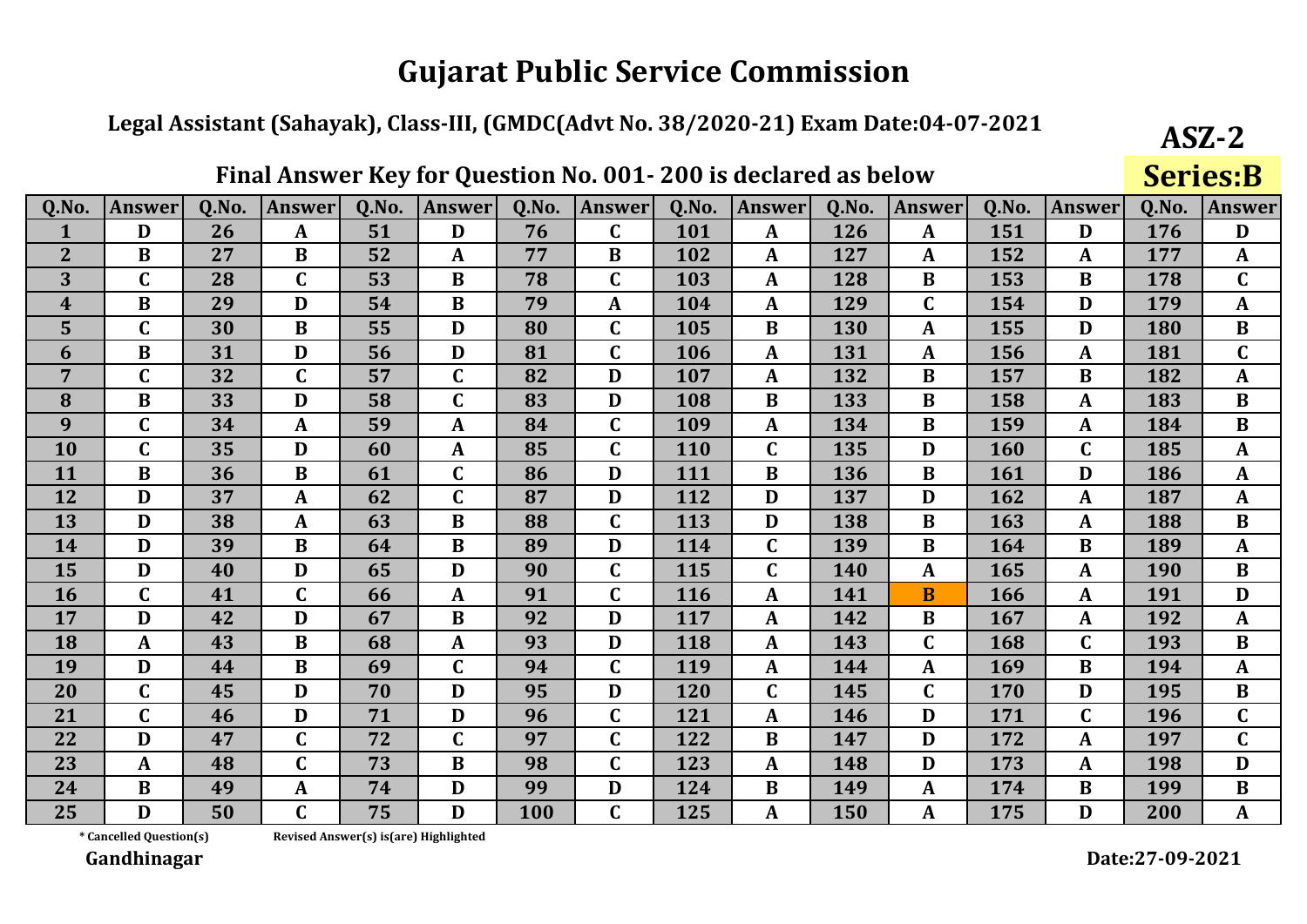#### Legal Assistant (Sahayak), Class-III, (GMDC(Advt No. 38/2020-21) Exam Date:04-07-2021

|                         |               |       | 1 11111 11111 11 U |       | 1VI.<br><b>Zucher</b> |       |               |       | ucciai cu        | <b>UP DEIGHT</b> |               |       |                         |       | <b>DELICOIL</b> |
|-------------------------|---------------|-------|--------------------|-------|-----------------------|-------|---------------|-------|------------------|------------------|---------------|-------|-------------------------|-------|-----------------|
| Q.No.                   | <b>Answer</b> | Q.No. | <b>Answer</b>      | Q.No. | <b>Answer</b>         | Q.No. | <b>Answer</b> | Q.No. | Answer           | Q.No.            | <b>Answer</b> | Q.No. | <b>Answer</b>           | 0.No. | <b>Answer</b>   |
|                         | C             | 26    | $\bf{B}$           | 51    | D                     | 76    | D             | 101   | $\mathbf C$      | 126              | A             | 151   | $\boldsymbol{A}$        | 176   | $\mathbf{A}$    |
| $\overline{2}$          | D             | 27    | $\mathbf C$        | 52    | $\mathbf C$           | 77    | $\mathbf C$   | 102   | $\boldsymbol{A}$ | 127              | A             | 152   | B                       | 177   | $\bf{B}$        |
| 3                       | D             | 28    | $\bf{B}$           | 53    | D                     | 78    | $\mathbf C$   | 103   | B                | 128              | B             | 153   | B                       | 178   | A               |
| $\overline{\mathbf{4}}$ | $\mathbf C$   | 29    | $\mathbf C$        | 54    | A                     | 79    | $\mathbf{A}$  | 104   | B                | 129              | $\mathbf{A}$  | 154   | $\bf{B}$                | 179   | $\mathbf{A}$    |
| 5                       | $\mathbf C$   | 30    | $\mathbf C$        | 55    | D                     | 80    | $\mathbf A$   | 105   | A                | 130              | $\mathbf C$   | 155   | D                       | 180   | $\mathbf C$     |
| 6                       | D             | 31    | $\bf{B}$           | 56    | $\bf{B}$              | 81    | $\mathbf C$   | 106   | $\boldsymbol{A}$ | 131              | B             | 156   | $\bf{B}$                | 181   | $\mathbf{D}$    |
| $\overline{7}$          | D             | 32    | D                  | 57    | A                     | 82    | $\mathbf C$   | 107   | A                | 132              | D             | 157   | D                       | 182   | $\mathbf A$     |
| 8                       | $\mathbf C$   | 33    | D                  | 58    | A                     | 83    | $\bf{B}$      | 108   | $\bf{B}$         | 133              | D             | 158   | $\bf{B}$                | 183   | $\mathbf{A}$    |
| 9                       | D             | 34    | D                  | 59    | $\bf{B}$              | 84    | $\bf{B}$      | 109   | $\boldsymbol{A}$ | 134              | $\mathbf C$   | 159   | $\bf{B}$                | 184   | $\bf{B}$        |
| 10                      | $\mathbf C$   | 35    | D                  | 60    | D                     | 85    | D             | 110   | B                | 135              | C             | 160   | $\boldsymbol{A}$        | 185   | $\mathbf{A}$    |
| 11                      | C             | 36    | $\mathbf C$        | 61    | $\mathbf C$           | 86    | $\mathbf{A}$  | 111   | D                | 136              | $\mathbf{A}$  | 161   | $\overline{\mathbf{B}}$ | 186   | $\mathbf{A}$    |
| 12                      | D             | 37    | D                  | 62    | D                     | 87    | B             | 112   | A                | 137              | A             | 162   | $\bf{B}$                | 187   | $\mathbf{A}$    |
| 13                      | D             | 38    | A                  | 63    | B                     | 88    | $\mathbf{A}$  | 113   | $\bf{B}$         | 138              | A             | 163   | $\mathbf C$             | 188   | $\mathbf C$     |
| 14                      | $\mathbf C$   | 39    | $\mathbf{D}$       | 64    | $\bf{B}$              | 89    | $\mathbf C$   | 114   | $\mathbf{A}$     | 139              | A             | 164   | $\mathbf{A}$            | 189   | $\bf{B}$        |
| 15                      | D             | 40    | $\mathbf C$        | 65    | D                     | 90    | D             | 115   | $\bf{B}$         | 140              | $\mathbf C$   | 165   | $\mathbf C$             | 190   | $\mathbf{D}$    |
| 16                      | $\mathsf C$   | 41    | $\mathbf C$        | 66    | D                     | 91    | D             | 116   | $\mathbf C$      | 141              | $\mathbf{A}$  | 166   | D                       | 191   | $\mathbf C$     |
| 17                      | $\mathsf C$   | 42    | D                  | 67    | $\mathbf C$           | 92    | $\mathbf C$   | 117   | $\mathbf C$      | 142              | $\bf{B}$      | 167   | D                       | 192   | $\mathbf{A}$    |
| 18                      | $\mathbf C$   | 43    | $\mathbf A$        | 68    | $\mathbf C$           | 93    | $\bf{B}$      | 118   | D                | 143              | A             | 168   | D                       | 193   | $\mathbf{A}$    |
| 19                      | D             | 44    | $\bf{B}$           | 69    | A                     | 94    | D             | 119   | B                | 144              | $\bf{B}$      | 169   | $\mathbf{A}$            | 194   | $\bf{B}$        |
| 20                      | $\mathbf C$   | 45    | $\mathbf{D}$       | 70    | $\mathbf C$           | 95    | D             | 120   | $\mathbf{A}$     | 145              | A             | 170   | A                       | 195   | $\mathbf{D}$    |
| 21                      | D             | 46    | A                  | 71    | D                     | 96    | $\mathbf C$   | 121   | $\mathbf{A}$     | 146              | A             | 171   | D                       | 196   | D               |
| 22                      | $\bf{B}$      | 47    | B                  | 72    | A                     | 97    | B             | 122   | A                | 147              | A             | 172   | A                       | 197   | A               |
| 23                      | C             | 48    | $\mathbf C$        | 73    | $\bf{B}$              | 98    | $\mathsf C$   | 123   | A                | 148              | $\bf{B}$      | 173   | $\bf{B}$                | 198   | $\mathbf C$     |
| 24                      | $\bf{B}$      | 49    | D                  | 74    | $\bf{B}$              | 99    | A             | 124   | A                | 149              | C             | 174   | D                       | 199   | $\mathbf A$     |
| 25                      | $\mathsf{C}$  | 50    | $\bf{B}$           | 75    | D                     | 100   | $\mathbf{C}$  | 125   | B                | 150              | A             | 175   | D                       | 200   | $\bf{B}$        |

Final Answer Key for Question No. 001-200 is declared as helow

\* Cancelled Question(s)

Revised Answer(s) is(are) Highlighted

Gandhinagar

 $ASZ-2$ 

 $CariacC$